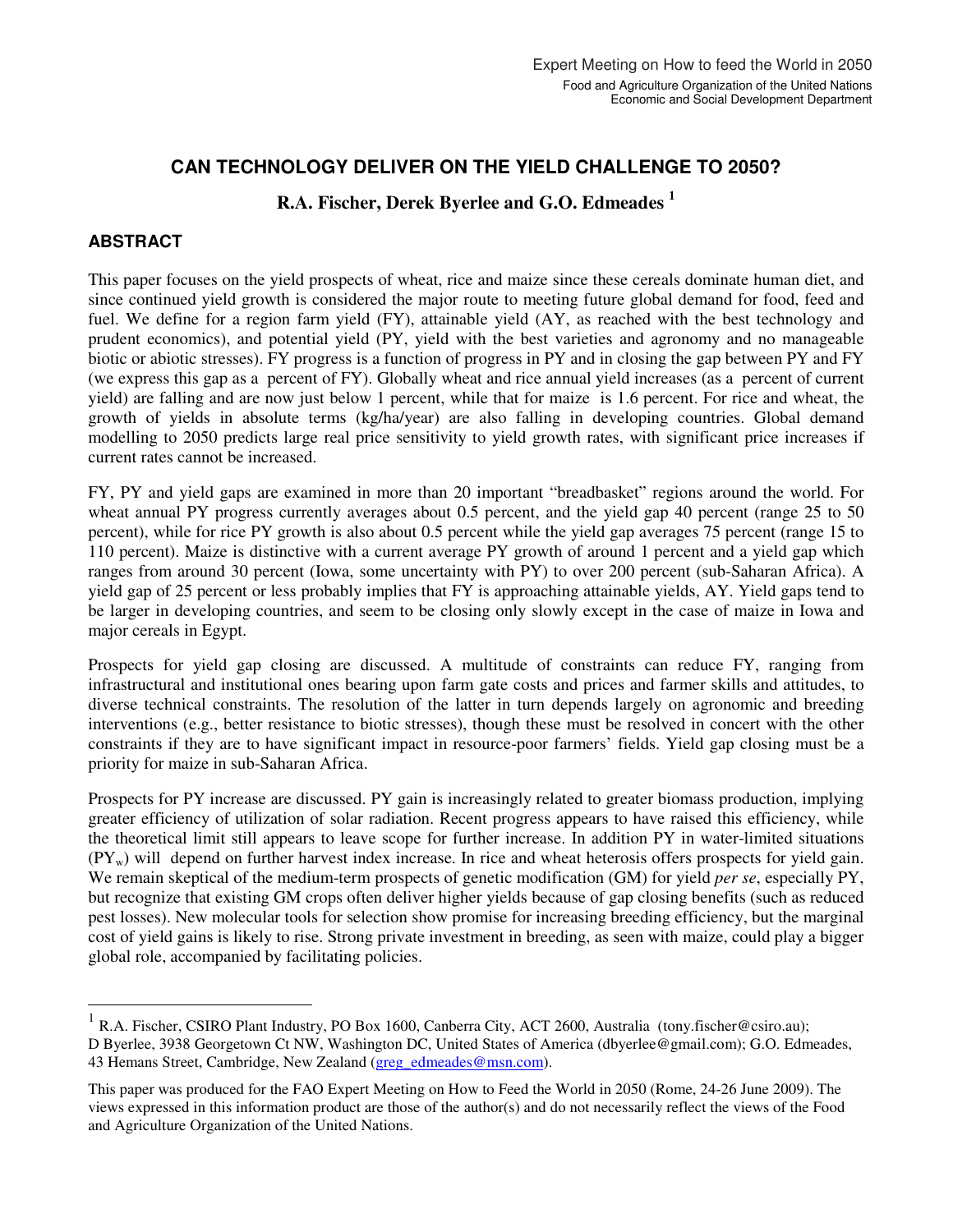We recognize in addition the importance of input efficiency and total factor productivity (TFP) for determining real prices, while prices of non-renewables (energy for traction and N fertilizer; phosphorus) are a relevant concern. TFP in agriculture continues to grow, and many examples confirm the general synergy amongst modern input technologies that achieve not only greater yield but also greater resource use efficiency (e.g. N, P, water, fuel, labour). There are also large gaps in input use efficiency that offer much scope for improved crop and resource management to deliver more with less. Investments in research and development, farmers' information and skills, and good policy drive this process, and will determine future success or failure.

# **TABLE OF CONTENTS**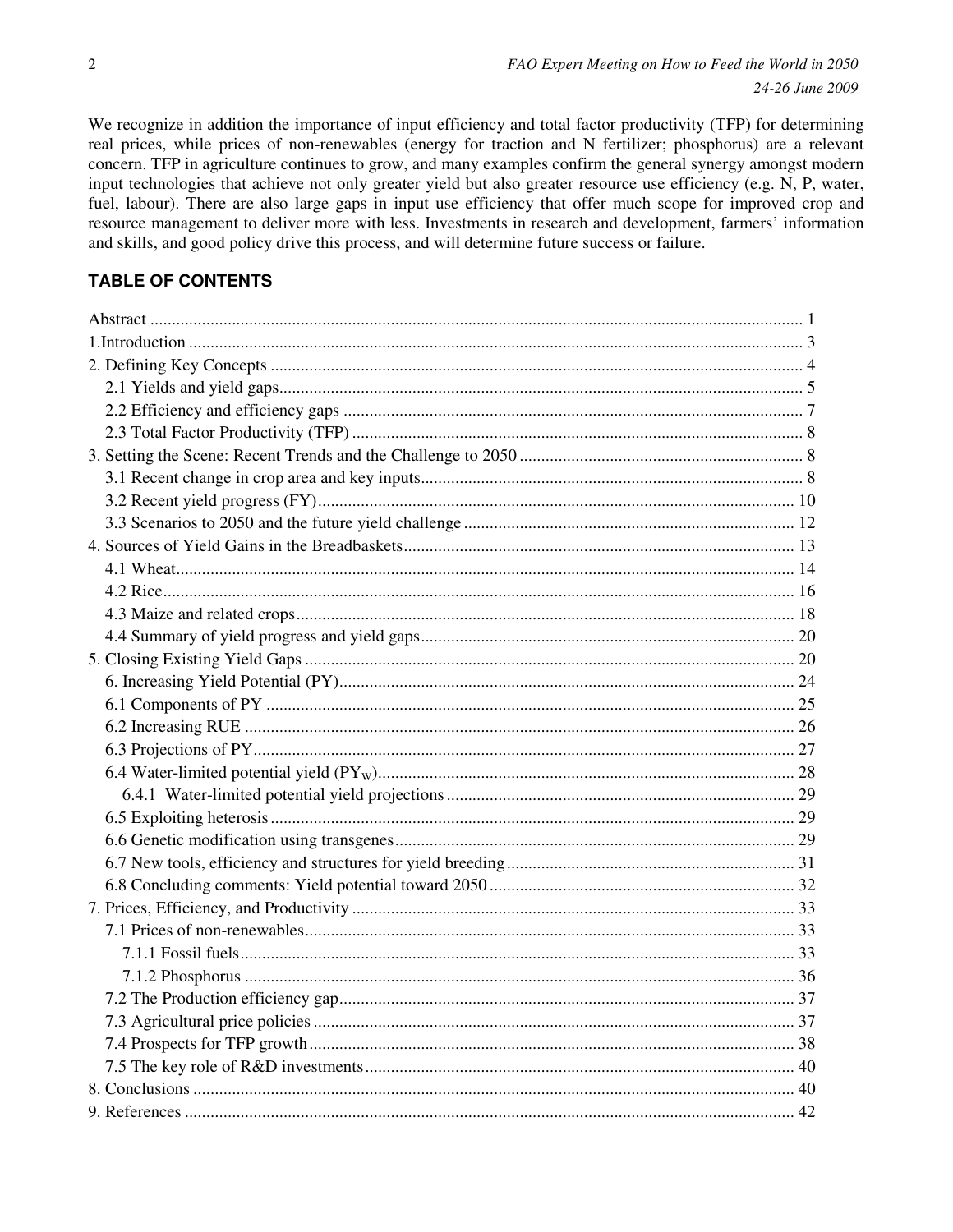## **INTRODUCTION**

Projecting crop yields, especially 40 years ahead, is fraught with uncertainty. Yet three stylized facts emerge from several recent studies of world food needs. First, given land and water scarcity, climate change and rising energy prices on the supply side, and growing markets for food, feed and fuel on the demand side, global grain markets will be tighter in the future than over the past 40 years. Second, area expansion will at best be small, so future agricultural growth will be more reliant than ever on raising crop and animal yields. Third, the growth rate of cereal yields has been falling since the Green Revolution years. A major question for this paper is whether this decline means that we are reaching a technological plateau for crop yield, or whether there are still large unexploited sources of yield gains either on the shelf, or in the research pipeline.

This paper addresses these questions through the analysis of cereal yields and productivity. It does so by tracing recent sources of growth and identifying future technological opportunities in terms of raising the potential yield, as well as closing gaps between existing yields and those that could be economically attainable by farmers. We focus on the big three cereals, rice, wheat and maize. Cereals account for 58 percent of annual crop area and provide about 50 percent of food calories. Rice and wheat alone accounted for about half of the increased per capita energy intake in developing countries since 1960 (Figure 1.1). Maize has been the major source of energy to support the rapid increase in consumption of animal products (Figure 1.2) accounting for over 60 percent of energy in commercial animal feeds, as well as a major feedstock for biofuels in recent years. Together these three cereals will provide about 80 percent of the increase in cereal consumption to 2050 (Rosegrant et al., 2008). However, we also recognize that diversification of food production is needed and a comprehensive review would include relevant data from roots and tubers, pulses and oilseeds. Some of these crops show declining trends, but remain critical to food security of millions, while others such as potatoes, sugarcane, soybeans, canola and oil palm are booming commercial crops serving multiple uses for food, feed and fuel.



**Figure 1.1: Sources of increased per capita calorie consumption, developing countries, 1961-2003** 

Source: FAOSTAT